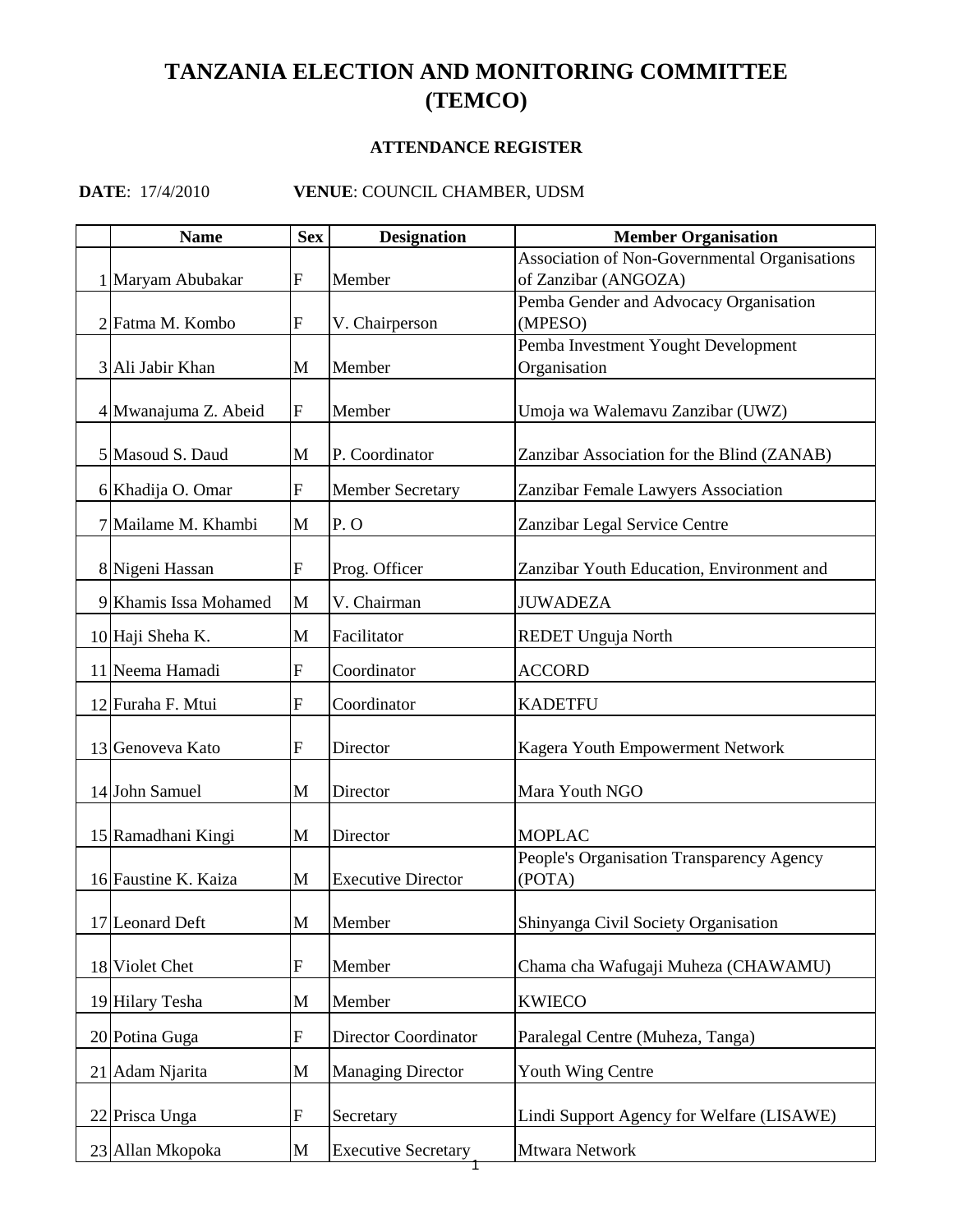| 24 Scholastica Nguli      | ${\rm F}$ | Mweka Hazina               | <b>LIWOPAC</b>                            |
|---------------------------|-----------|----------------------------|-------------------------------------------|
| 25 Saimon Mualemba        | M         | Mratibu                    | Kinga za Haki za Binadamu/Haki za Raia    |
| 26 Anaclethe Kapinga      | M         | <b>Executive Secretary</b> | Mbinga Development Environment and Action |
| 27 Sarah Mwamfupe         | ${\rm F}$ | Mkurugenzi                 | Oak Tree Tanzania                         |
| 28 Francis Mlimira        | M         | Community Dev.             | Songea Network of NGOs                    |
| 29 Anusiata Neatunga      | F         | Mratibu                    | <b>TAMEVODA</b>                           |
| 30 Richard Silayo         | M         | <b>Youth Coord</b>         | Pamoja Trust                              |
| 31 Hubert Lubyama         | M         | Legal Officer              | Christian Councill of Tanzania (CCT)      |
| 32 Darius Damas           | M         | <b>Board Member</b>        | National Youth Transformation             |
| 33 Edward B. Sain         | M         | Programme Coordinator      | Umoja wa Wawezeshaji Kigoma               |
| 34 Abeud Mponde           | M         | Mwenyekiti                 | Chama cha Saidia Jamii Kilombero          |
| 35 E. E. Msambila         |           |                            | <b>Lumemo Farmers Club</b>                |
| 36 Regina Katali          | ${\rm F}$ | Coordinator                | Mudugu Women and Community Development    |
| 37 John J. Kiwuye         | M         | <b>General Secretary</b>   | Tanzania Action for Coastal Education     |
| 38 Herman Rumanyika       | M         | Secretary                  | Taasisi ya Nyumba ya Haki                 |
| 39 Fr. Privatus Karugendo | M         | <b>DSM</b>                 |                                           |
| 40 Caristus Zumbe         | M         | <b>DSM</b>                 | <b>Moses Foundation Tanzania</b>          |
| 41 Neema Nkalangango      | F         | <b>DSM</b>                 | <b>TWGF</b>                               |
| 42 Anna Mushi             | F         | <b>DSM</b>                 | <b>TGNP</b>                               |
| 43 Adam Banda             | M         | <b>DSM</b>                 | <b>TAMPRO</b>                             |
| 44 Bernadetha Chom        | ${\bf F}$ | <b>DSM</b>                 | <b>TAWSEI</b>                             |
| 45 Flora Nzema            | F         | <b>DSM</b>                 | <b>TAMWA</b>                              |
| 46 Christonsia R          | M         | <b>DSM</b>                 | <b>TTU</b>                                |
| 47 Conrad Mushi           | M         | <b>DSM</b>                 | <b>WAMATA</b>                             |
| 48 Richard Sambaiga       | M         | <b>DSM</b>                 | <b>CCSSS</b>                              |
| 49 Salehe Omari           | M         | <b>DSM</b>                 |                                           |
| 50 Emmauel W.             | M         |                            |                                           |
| 51 Renatus Mkinga         | M         | <b>ED</b>                  | <b>Action for Development Forward</b>     |
| 52 Michael Dalali         | M         | Program Officer            | Agenda 2000                               |
| 53 Lawrence Kilimwiko     | M         | Chairman                   | AJM                                       |
| 54 Hassan Said            | M         | Programme                  | Amani Centre                              |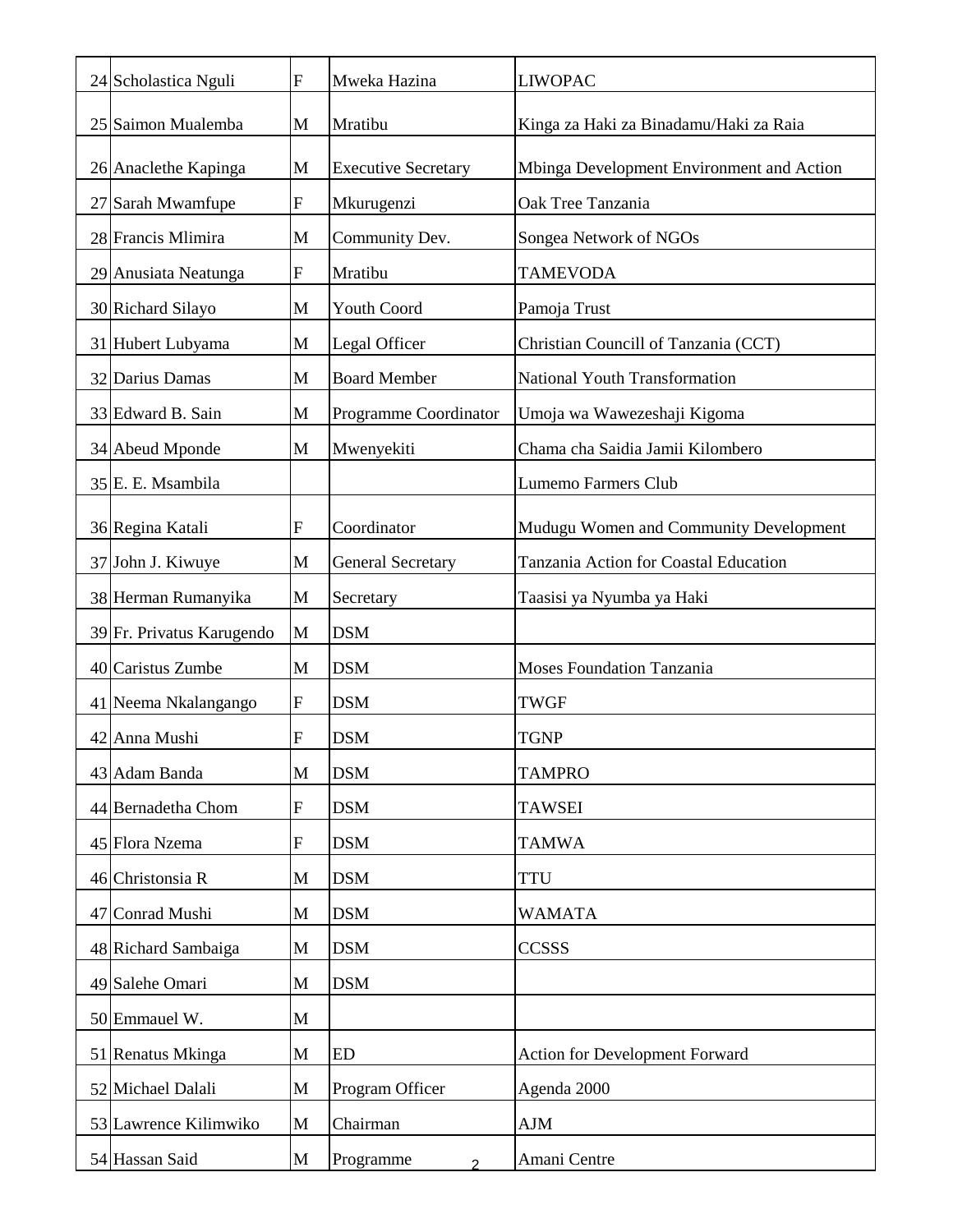| 55 Zaria Said          | M           | Program Officer            | <b>BAKWATA</b>                                                   |
|------------------------|-------------|----------------------------|------------------------------------------------------------------|
| 56 Wallace Mayunga     | M           | <b>Executive Director</b>  | Campaign for Good Governance (CGG)                               |
| 57 Richard Sambaiga    | M           | Director                   | Centre for Civil Society and Strategic Studies                   |
| 58 Gloria Kamsh        | $\mathbf F$ | Coordinator                | Centre for Informal Sector Promotion - CISP                      |
| 59 Olotu, S. R.        | M           | <b>Executive Director</b>  | <b>CETA</b>                                                      |
| 60 Moses Mnyazi        | M           | Trainer                    | Chama cha Waalimu Tanzania (CWT)                                 |
| 61 Joseph P. Ibreck    | M           | Chairperson                | Christian Professionals of Tanzania (CPT)/Justice<br>for         |
|                        |             |                            |                                                                  |
| 62 Rahim Niah          | M           | Chairperson                | Community Servers Tanzania (COSETA)                              |
| 63 Bubelwa Kaiza       | M           | <b>Executive Director</b>  | Concern for Development Initiatives in Africa                    |
|                        |             | <b>Assistant Technical</b> |                                                                  |
| 64 Humphrey Josia      | M           | Project Officer            | Concern for Development Initiatives in Africa                    |
|                        | M           | Chairperson                | Confederation of Informal Sector Organisation E.<br>A.           |
| 65 Josephat Rweyemamu  |             |                            | Department of Political Science and Public                       |
| 66 Dr. Herbert Makoye  | M           | Head                       | Administration                                                   |
| 67 Mushi Michael       | M           | Legal Officer              | <b>ENVIROCARE</b>                                                |
| 68 Col. Fk. Itangaja   | M           | Ex. President              | <b>ENVIRONATURE</b>                                              |
| 69 Richard Mbunda      | M           | A. Lecturer                | <b>UDSM</b>                                                      |
| 70 Muhidin Shangwe     | M           | T. A.                      | <b>UDSM</b>                                                      |
| 71 Capt. Kavalambi     | M           | Exe. Director              | <b>YSVS</b>                                                      |
| 72 Dr. F. Mwaijande    | M           | S. Lecturer                | Mzumbe University                                                |
| 73 Aggrey Moses        | M           | Director                   | Pamoja Aids and Environmental Foundation                         |
| 74 Ally Rajab          | M           | <b>UDSM</b>                | <b>UDSM</b>                                                      |
| 75 Nickson Kimangano   | M           | Legal Officer              | <b>TAWLA</b>                                                     |
| 76 Kayanda Sayumwe     | M           | Programme Officer          | <b>TAYOTA</b>                                                    |
| 77 Paul Chilenh        | M           | Programme Officer          | <b>TEC</b>                                                       |
| 78 Juvenal Rwegasira   | M           | Legal Officer              | <b>WILAC</b>                                                     |
| 79 Happy Kikoga        | ${\bf F}$   | Programme Officer          | <b>WILDAF</b>                                                    |
| 80 Stanslaus Ishengoma | M           | <b>Executive Director</b>  | Youth Environmental Rescue Organisation of<br>Tanzania (YEROTAN) |
| 81 Jeremiah Mchomvu    | M           | Vice Executive Director    | Youth Environmental Rescue Organisation of<br>Tanzania (YEROTAN) |
| 82 E. Binganda         | M           | Researcher                 | <b>ESAURP</b>                                                    |